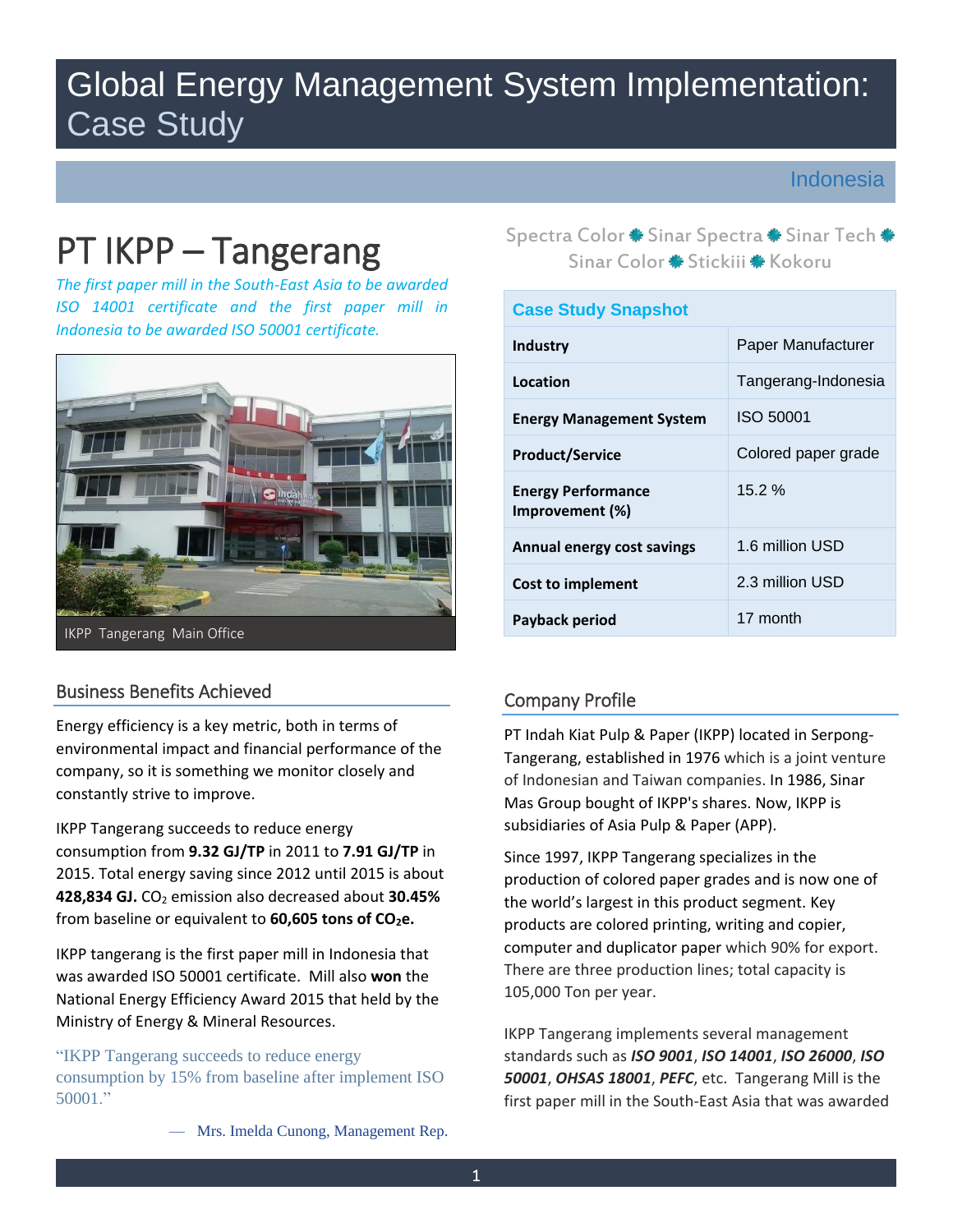ISO 14001 certificate and first paper mill in Indonesia that was awarded ISO 50001 certificate.

### Business Case for Energy Management

 energy improvement projects have been carried out since 2000s. Since the strengthening of the issue of global warming and rising fuel prices, management of IKPP began to actively implement energy conservation project. The

 **conservation through energy management.** Therefore, management system (EnMS) ISO 50001 in 2012. In 2009, Indonesian Government issued new a regulation about energy conservation (Government Regulation No. 70/2009). The Regulation said that **users of energy equal to or more than 6000 Ton Oil Equivalent (Toe) per year must implement energy**  IKPP Tangerang that committed to comply the legal and other requirement, started to implement energy

 IKPP participated in the training program organized by UNIDO in cooperation with Ministry Of Energy and Mineral Resources namely "**Promoting Energy Efficiency in Industries through System Optimization and Energy Management Standard"**. IKPP took part as pilot company and their energy manager became a national expert on EnMS and Steam System Optimization (SSO) after completing the training.

 maintenance, training, quality assurance and so on. After implementing EnMS ISO 50001, energy efficiency was carried out more systematically and no longer through the ad hoc project as before. Energy has been managed better from day to day through daily operation control and involves all the function in the organization such as design, procurement, operation,

Top management fully support the EnMS. They provide the resources needed to establish, implement, maintain and improve the EnMS and energy performance. Commitment from top management has poured into company policy.

#### Keys to Success

- Commitment from Top Management to implement EnMS
- Develop energy policy and communicate both internally and externally
- Provide the necessary resources to establish, maintain, implement EnMS
- Appoint Management Representative and Energy Management Team
- Establish energy objectives, energy targets and energy performance indicators
- Conduct regular management reviews to evaluate the objectives, targets, performance indicators and effective implementation of EnMS

## EnMS Development and Implementation

 ISO 50001 is an international standard that gives guidelines or a framework for industry to implement Energy Management System. This standard applies internationally so it can provide added value to the product in the global market.

#### **Business Impact**

Energy efficiency improvement gives a positive impact to the company. Production volume increased significantly in 2015 compared to baseline 2011 (Fig 1)



**Fig 1**. Trend of energy consumption & Production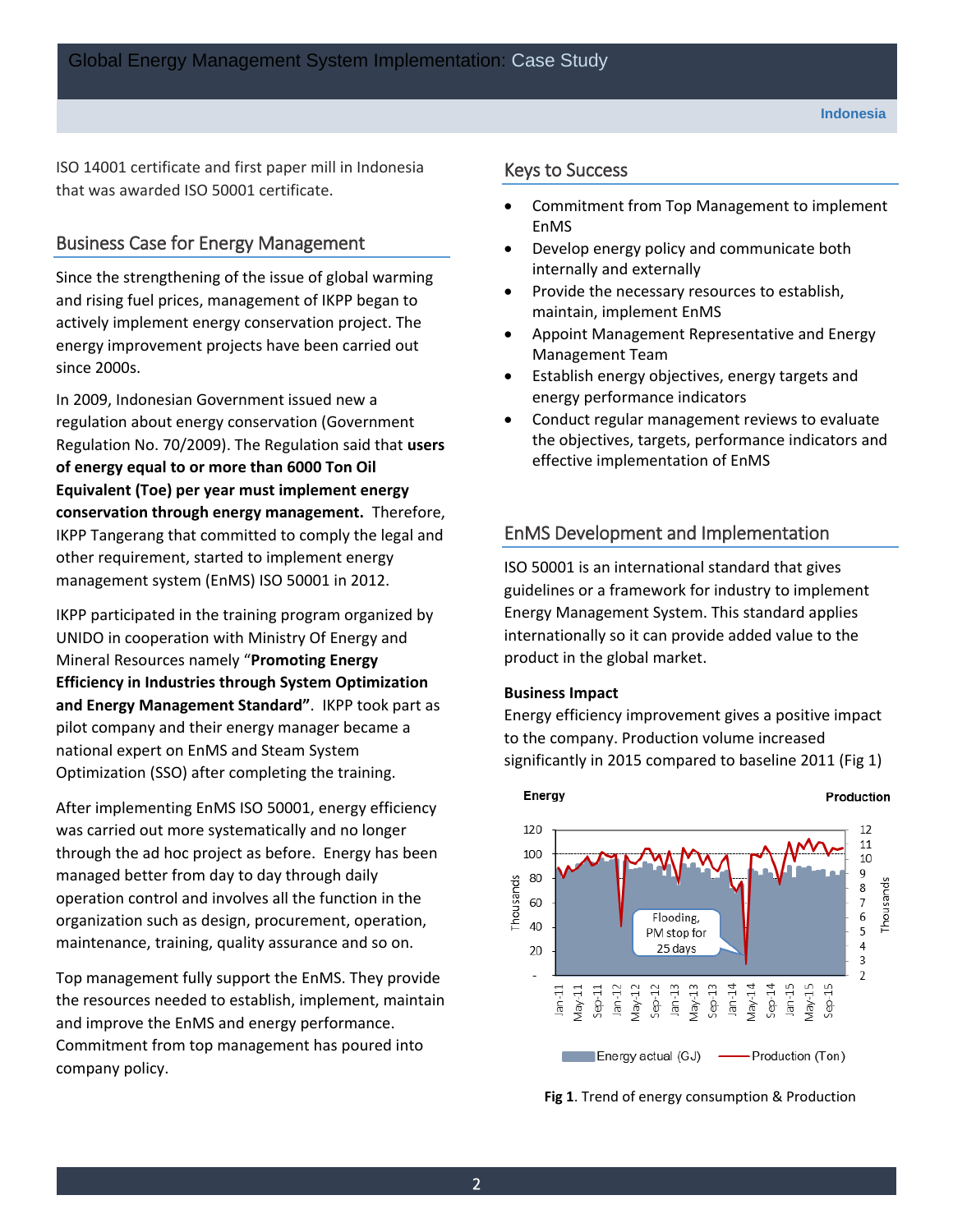Energy intensity also improves continually. Energy baseline 2011 as shown in the graph below. Intensity decreased by 15.2 % in 2015 compared to



**Fig 2**. Energy Intensity 2011 - 2015

succeeds to reduce  $CO<sub>2</sub>$  emission. In 2015  $CO<sub>2</sub>$  emission In the period of 2011-2015, IKPP Tangerang also reduced by 60,605 tons of  $CO<sub>2</sub>e$  (30.45%) compared to 2011 (Fig. 3).



**Fig 3**. Trend of  $CO<sub>2</sub>$  Emission from  $2011 - 2015$ 

#### **Organizational**

After implementing EnMS, energy efficiency is not just belonging to Engineering Department but other Department also involved. The Energy Management Team that formed by Top Management in 2012, consists of Management Representative, Energy Manager and representatives of the related Department such as Engineering, Production, Quality Assurance, Purchasing, HRD and Finance. Main responsibility of the team as follow:

- Collecting and analyzing the energy data
- Determine the Significant Energy Users (SEU)
- Determine the factors that influence energy consumption
- Establish baseline and Energy Performance Indicators (EnPI)
- Identify the things desired by legal and other requirement
- Identify opportunities for improvement
- Identify the people who are responsible for the SEU area
- Establish energy objectives and targets
- Establish, implement, and maintain action plans

 All employee especially in SEU areas became involved in the energy efficiency improvement through focused improvement activities such as Small Group Activity (SGA) and Skill Development Activity (SDA). Each employee may also give a suggestion through an online system (intranet). Every year IKPP holds a competition to choose the best project and best suggestion.



**Fig 4**. Winners of the Suggestion Competition

#### **Energy Planning**

 PM also consumes 89.8% of steam. Therefore, using the IKPP Tangerang requires energy in the form of electricity and steam. Paper Machine (PM) and Stock Prep (SP) consumes about 82.1% of electricity while the Pareto chart we select SP and PM as Significant Energy Users (SEU).

After analyzing the historical data of SEU, we found that there are significant correlation between production level and energy consumption  $(R^2 = 0.865)$  as shown in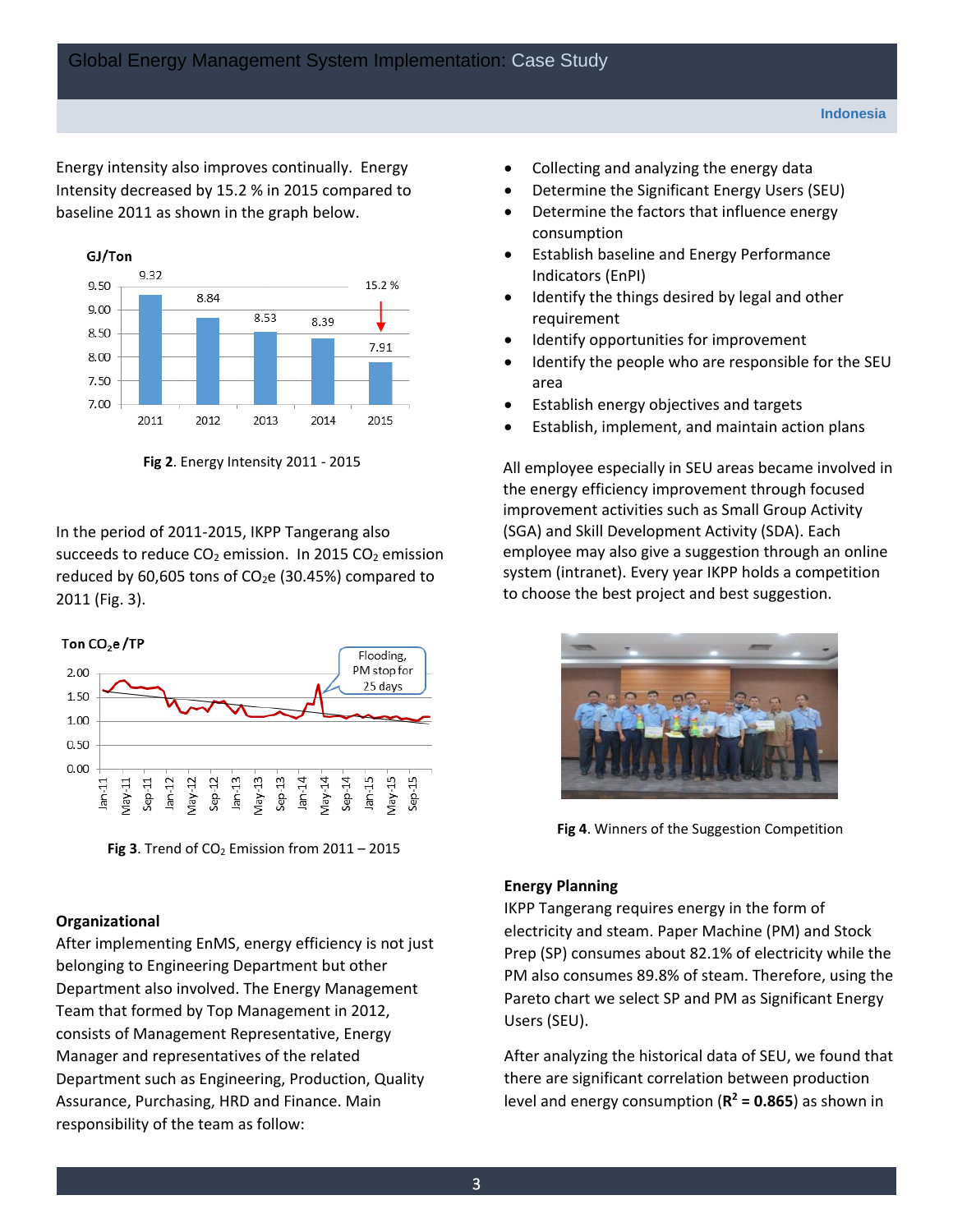#### reliable enough to estimate future energy consumption figure 5. Therefore, the regression equation obtained is



**Fig 5.** Correlation between production and energy

 consumption (Fig. 6). Energy performance can be demonstrated by comparing actual energy consumption with the estimated energy





 2012 – 2015 is **428,834 GJ** as shown in the CUSUM If the actual energy consumption is lower than the estimate, it means that the energy performance improves and vice versa. The gap between actual and estimation is energy savings. Total energy savings from graph (Fig. 7).

We use two indicators to show the energy performance. First, using Energy Intensity Index (EII) namely energy actual divided by energy estimation. Second, Specific Energy Consumption (SEC) namely energy consumption divided by production level (GJ/Ton).



**Fig. 7.** Cumulative SUM (CUSUM)

Top Management has approved to set the energy performance indicator (EnPI) using EII and SEC and set the objective and target to reduce energy intensity by 15% end of 2015 from baseline 2011.

 (2011 – 2015). Some energy conservation opportunities have been identified and action plan has been established for achieving the objective and target. Some investment has been made to improve energy performance in PM such as upgrade steam and condensate system, replace line shaft with sectional drive, modify dewatering system, etc. Total investment is more than 2 million USD



**Fig. 8.** Upgrade line shaft to sectional drive

#### **Training & Communication**

 also soft skill training like awareness training. Top Management commits to provide the human resources, specialized skill, to maintain and improve the EnMS and energy performance. Training has been done regularly, not just the competence base training but

Here are some training topics that have been conducted or followed by the company :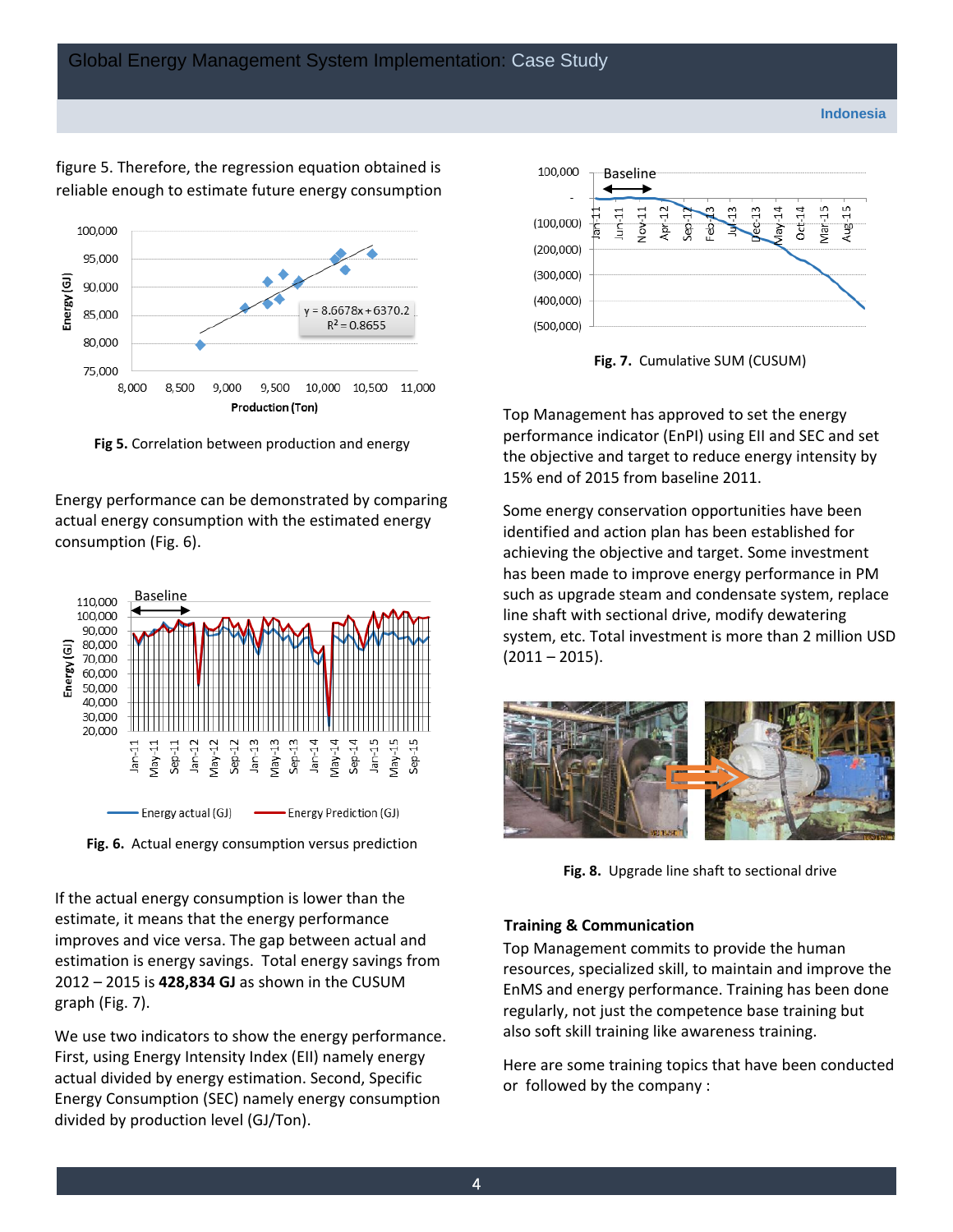- The expert Training on EnMS in line with ISO 50001 (UNIDO/Ministry of Energy)
- The expert Training on Steam System Optimization(UNIDO/Ministry of Energy)
- Pumping Systems Optimization (UNIDO/Ministry of Energy)
- EnMS Introduction and Implementation Course (SGS/In-house training)
- EnMS Internal Audit Course (SGS/in-house training)
- Energy Audit / Energy Manager Course (SGS/inhouse training)
- Internal Auditors ISO 50001 (APEC, Thailand) 4 Days Training Workshop for Organization and
- Capacity Building for Energy Manager (Ministry of Energy)
- Capacity Building for Energy Auditor (Ministry of Energy)

Top management has decided to communicate about the energy policy, EnMS and energy performance both internally and externally. All the suppliers have been informed about the energy policy and that procurement is partly evaluated on the basis of energy performance. We also report regularly to Ministry of Energy and Mineral resources about our energy performance.

#### **Tools & Resources**

helpful when we implement EnMS. helpful when we implement EnMS.<br>Not so many documents were created during EnMS IKPP has implemented ISO 9001 since 1995, ISO 14001 since 1996 and OHSAS 18001 since 2007. All experience in the management system implementation is very

management review. implementation. We integrate all related document such as procurement procedure, document control, communication, training, internal audit and

 employee such as cause-effect diagram, pareto chart The seven basic quality tools have been known by and scatter diagram. They have used it in the SGA and SDA projects. It is also very helpful for analyzing energy use and consumption.

Other resources that helpful during EnMS implementation is energy meter. IKPP Tangerang already has power meter that installed in some

distribution panels. Therefore, energy data is available and easy to collect and analyze.

#### **Operation Control**

 and maintenance related to SEU are identified, After implementing EnMS ISO 50001, energy efficiency has been managed better from day to day through daily operation control. All critical parameters for operation monitored, measured and analysed at planned intervals. Design and procurement process also consider the energy conservation opportunity.

All employees related to SEU are trained to improve their competency and awareness. The objectives of the training as follows:

- Employees who work especially in the area SEU has adequate competence
- Employees care about the importance of EnMS
- The employees concerned will benefit from improved energy performance.
- Employees concerned that the activities and behavior contribute to the achievement of the objectives and targets companies.

### **Monitoring & Checking**

 online (Fig 9). All energy meter also calibrated regularly Some actions have been taken to ensure that the key characteristics of its operations that determine energy performance are monitored and measured accurately. Analog meter has been replaced with digital meter. Therefore, energy performance can be monitored to ensure the accuracy and repeatability.

| For 1 NETHER THE 214 FEBR THE SHERWIS          | PEWER.<br><b>MISSICANS</b>   | COMPUTER ROOM           | 32<br>SCENE PHONES<br><b>PMICRAFORM</b> | 28<br>FAIT DEME THINK | 33<br><b>FRO DIR/ERUCER</b> | 05<br>Celvine<br>Rw<br><b>AIRCOMPRESSOR</b> | 11:16:20 AM                 |              |
|------------------------------------------------|------------------------------|-------------------------|-----------------------------------------|-----------------------|-----------------------------|---------------------------------------------|-----------------------------|--------------|
| Ed = Fasel Hattine Speciesm Oats For III AB 49 | <b>PM 1</b>                  |                         |                                         | <b>PM 2</b>           |                             |                                             | PM <sub>3</sub>             |              |
|                                                | SWOLL CARL LIFECHTING EVANS  |                         | 10,5531                                 | <b>LEGACUL</b>        |                             |                                             | SIDE 12 Salt Clarked Feach  |              |
| men                                            | <b>E CANTO</b>               |                         |                                         | <b>B OCTAB 03</b>     |                             | IT. T                                       | H IED                       |              |
| <b>HW</b>                                      | 71.74                        | <b>GSM</b>              | BW                                      | 54.68                 | GSIE                        | BW                                          | 79.28                       | <b>GSM</b>   |
| <b>MOISTURS</b>                                | 4.91                         | ×                       | <b>MOISTURE</b>                         | 4.49                  | ×                           | <b>MOISTURE</b>                             | 4.85                        | 91           |
| ASH                                            | 17.62                        | ×.                      | <b>ASH</b>                              | 20.42                 | $\infty$                    | ASH                                         | 20.71                       | ×            |
| SPEED                                          | 502.2                        | <b>MMMIN</b>            | <b>SPEED</b>                            | 487.2                 | <b>MININ</b>                | SPEED                                       | 501.2                       | <b>MININ</b> |
| <b>THROUGPUT</b>                               | 6.03                         | TIH                     | <b>THROUGHUT</b>                        | 4.44                  | <b>T/H</b>                  | <b>THROUGPUT</b>                            | 6.68                        | TH           |
| <b>LENGTH</b>                                  | 15234                        | $\overline{\mathbf{z}}$ | LENGTH                                  | 26103                 | M                           | LENGTH                                      | 18987                       | M            |
| <b>STRAM</b>                                   | 2.07                         | TITP                    | <b>STEAM</b>                            | 2.01                  | <b>T/TP</b>                 | <b>STRAM</b>                                | 2.12                        | TITP         |
| <b>STEAM PR.</b>                               | 6.00                         | <b>KOICME</b>           | STEAM PR.                               | 6.07                  | KG/CM2                      | <b>STEAM PR.</b>                            | 6.02                        | <b>BAR</b>   |
| <b>STEAM FLOW</b>                              | 12.51                        | TIN                     | <b>STEAM FLOW</b>                       | <b>B. 84</b>          | <b>T/M</b>                  | <b>STEAM FLOW</b>                           | 14.17                       | THE          |
| <b>COND FLOW</b>                               | 8.33                         | <b>M354</b>             | <b>COND FLOW</b>                        | 7.92                  | <b>M3/H</b>                 | <b>COND FLOW</b>                            | 10.85                       | <b>M3/H</b>  |
| <b>YTE COND RET</b>                            | 91.19<br>SHEET               | m.                      | <b>YTD COND RET</b>                     | 97.95<br>SHEST        | N.                          | <b>YTD COND RET</b>                         | 101.44<br>SHEET             | ×.           |
| <b>BUNTINE</b>                                 | <b>FROO</b><br><b>GIREAR</b> |                         | RUNTING                                 | <b>ERSTA</b><br>PROD  |                             | <b>RUNDING</b>                              | <b>PROD</b><br><b>HREAD</b> |              |
| Shift 1<br>e oo                                | 111.17                       | TONS                    | enin -<br>e e                           | 15.07                 | TONS                        | Shift <sub>1</sub><br>7.12                  | 5150<br>n                   | <b>TOMS</b>  |